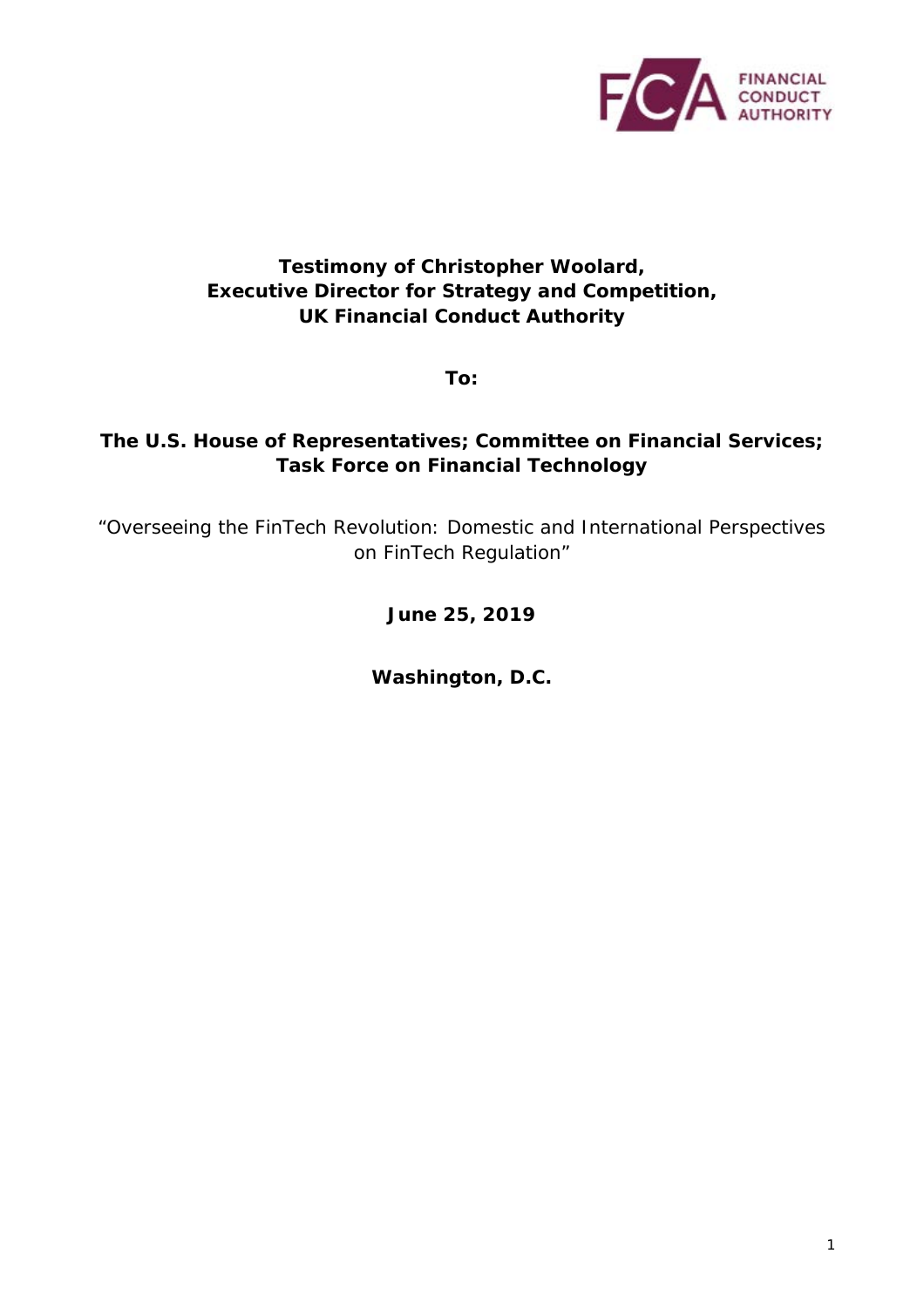#### **Summary**

This testimony will set out some of the key work and supporting documents that the FCA and other UK agencies have published in relation to Innovation and Open Banking.

#### **Innovation**

- **1. Project Innovate** [Feedback Statement](https://www.fca.org.uk/publication/feedback/fs-14-2.pdf) **(October 2014)**
	- Project Innovate was established in 2014 with the objective to foster innovation that can genuinely improve the lives of consumers. We observed that a wave of innovation was taking place in financial services, largely due to the increasing application of digital technologies and the growth of the FinTech sector, so in July 2014 we published a Call for Input that outlined the FCA's establishment of Project Innovate and ask for views on our proposals.
	- In October 2014 we published a Feedback Statement summarising the feedback we had received and setting out our response, which included the launch of our Innovation Hub to provide support directly to firms as they develop and launch their innovations, and to give the FCA a function with which to engage proactively with the FinTech ecosystem.

#### **2. Sandbox** [Consultation Paper](https://www.fca.org.uk/publication/research/regulatory-sandbox.pdf) **(November 2015)**

- Following recommendations by the Government Office for Science, the FCA was asked by Treasury to investigate the feasibility of developing a regulatory sandbox for financial services.
- This paper set out the FCA's recommendations for implementing the regulatory sandbox. The sandbox allows firms to test innovative products, services and business models in a live market environment, while ensuring that appropriate safeguards are in place.
	- It aims to deliver more effective competition in the interests of consumers by:
		- o reducing the time and, potentially, the cost of getting innovative ideas to market
		- o enabling greater access to finance for innovators
		- o enabling more products to be tested and, thus, potentially introduced to the market, and
		- o allowing the FCA to work with innovators to ensure that appropriate consumer protection safeguards are built into their new products and services
- **3.** [Feedback Statement on supporting the development and adopters of RegTech](https://www.fca.org.uk/publication/feedback/fs-16-04.pdf) **(July 2016)**
	- RegTech involves the development and application of technologies to help overcome regulatory challenges in financial services.
	- In 2015 we issued a Call for Input to find out more about how we could support the adoption and development of RegTech.
	- In this paper, we summarise key themes from the responses to that Call for Input, and outlined the FCA's approach in relation to RegTech and the role that we would play.

#### **4.** [Sandbox Lessons Learnt](https://www.fca.org.uk/publication/research-and-data/regulatory-sandbox-lessons-learned-report.pdf) **(October 2017)**

- The sandbox is an experiment for us as well as for the firms testing in the sandbox. It was the first time we had allowed firms to test in this way, and as such at the start of the sandbox we undertook to publish lessons learned from its early stages of operation.
- This report further explains how the sandbox operates, discusses the impact on the market and our insights from testing, and explains some limitations firms have faced when testing in the sandbox.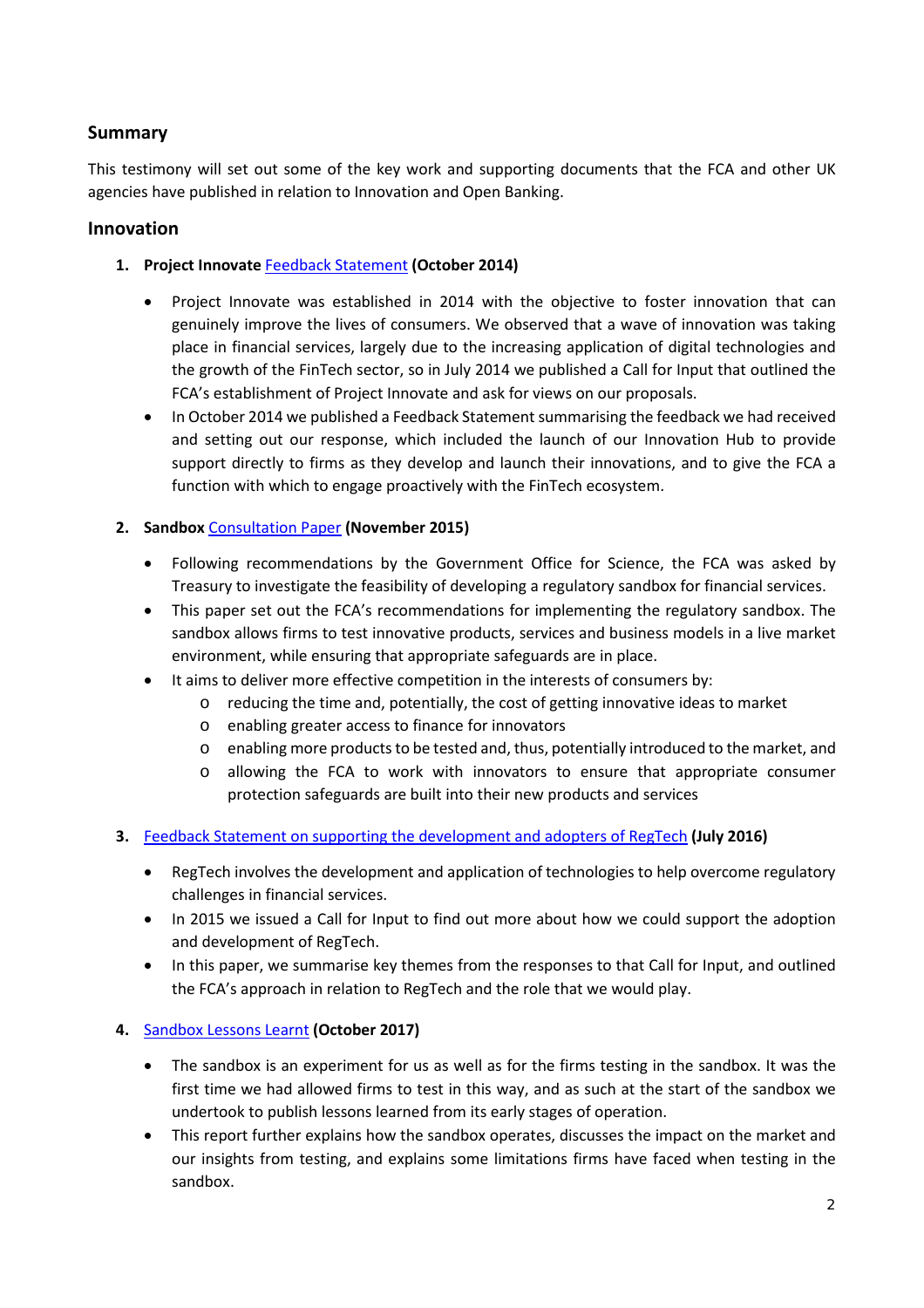#### **5.** [Impact and effectiveness of Innovate](https://www.fca.org.uk/publication/research/the-impact-and-effectiveness-of-innovate.pdf) **(April 2019)**

- Since launching Innovate, we have provided support to nearly 700 firms of varying shapes and sizes, have played an active role in the global FinTech ecosystem, and have produced policy on innovation in financial services markets.
- In this report, we aim to shed light on the work we do through Innovate, why we do it, and why we think it advances the FCA's objectives in an effective manner. The report outlines evidence that suggests our work:
	- o gives firms the regulatory certainty they need to develop their innovations and deliver them at speed
	- o improves outcomes for consumers by firms we support bringing innovation to market and incumbents responding to compete harder and improve their own offerings
	- o encourages positive innovation domestically and internationally.

#### **Opening Banking**

- **6. Retail banking market investigation:** [Final Report](https://assets.publishing.service.gov.uk/media/57ac9667e5274a0f6c00007a/retail-banking-market-investigation-full-final-report.pdf) **(August 2016)** 
	- The CMA is implementing a [wide-reaching package of reforms.](https://www.gov.uk/government/publications/retail-banking-market-investigation-overview) Central to the CMA's remedies are measures to ensure that customers benefit from technological advances and that new entrants and smaller providers are able to compete more fairly.
	- The key measure, which will benefit personal and small business customers, is:
	- Requiring banks to implement Open Banking to accelerate technological change in the UK retail banking sector. Open Banking will enable personal customers to manage their accounts with multiple providers through a single digital 'app', to take more control of their funds (for example to avoid overdraft charges and manage cashflow) and to compare products on the basis of their own requirements.

#### **7.** [Open Banking: A Consumer Perspective](https://www.openbanking.org.uk/wp-content/uploads/Open-Banking-A-Consumer-Perspective.pdf) **(January 2017)**

- This report was written by Faith Reynolds, members of the FCA Consumer Panel and Consumer Representative for the Open Banking Implementation Entity.
- The report provides a good introduction to the concept of Open Banking and the implications it will have for the payments market.
- **8.** [The future of competition and regulation in retail banking](https://www.fca.org.uk/news/speeches/future-competition-and-regulation-retail-banking) **(November 2017)**
	- This is a speech given by Christopher Woolard at the Future of Retail Banking 2017 event.
	- Retail banking is on the cusp of some of the most significant change the sector has ever seen in the form of PSD2 and Open Banking.
	- These changes are welcome, as competition has long been a concern in the retail banking industry.
	- As the regulator, we need to understand the impact of these changes on firms' business models, and how they may affect consumers.
	- PSD2 and Open Banking offer opportunities for incumbents, as well as challengers.
- **9.** [Payments after PSD2: evolution or revolution](https://www.fca.org.uk/news/speeches/payments-after-psd2-evolution-or-revolution) **(March 2018)** 
	- This is a speech given by Karina McTeague at a conference in London.
	- From a consumer protection and market integrity perspective, we have a real interest in the Open Banking Implementation Entity's successful delivery of the CMA's Open Banking API requirements and wider adoption of APIs by the industry.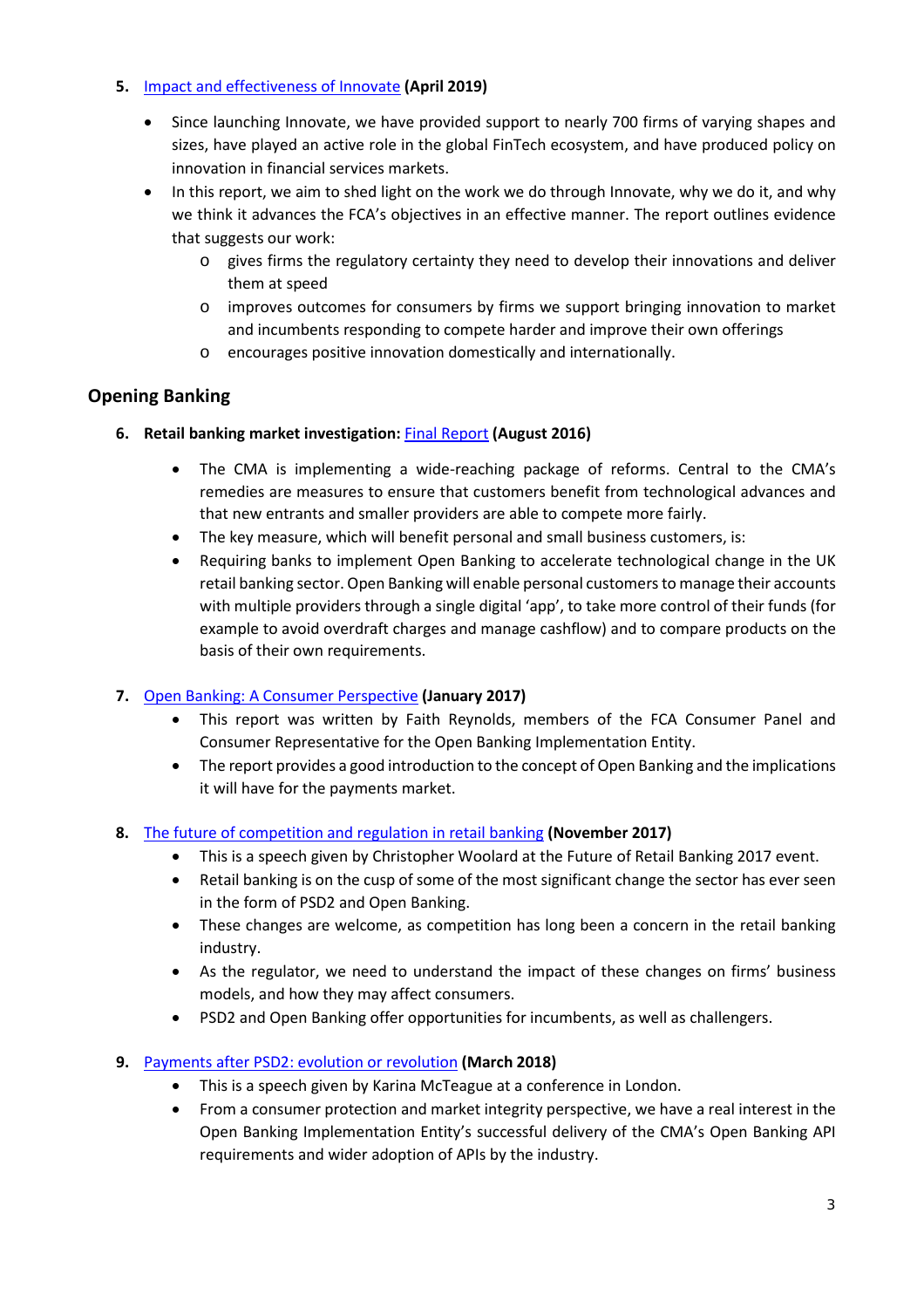- Customer communications should be balanced, and not seek to dissuade customers from using third party AIS or PIS providers through their communications or terms and conditions.
- We welcome the development of industry arrangements designed to facilitate the successful delivery of PSD2 objectives (including voluntary guidelines and dispute management system).
- We will be looking to see that firms' culture prioritises treating customers fairly, and doesn't take inappropriate advantage of ill-informed, naïve or vulnerable consumers.

#### **10. Modernising consumer markets:** [Consumer Green Paper](https://assets.publishing.service.gov.uk/government/uploads/system/uploads/attachment_data/file/699937/modernising-consumer-markets-green-paper.pdf) **(April 2018)**

- Whitepaper published by BEIS, they are due to publish their smart data review in June 2019. This work is being considered alongside our work on Open Finance.
- Open Banking was launched in early 2018 and is offered by the nine largest UK banks and an increasing number of challenger banks. It allows consumers to provide third party providers, regulated by the FCA, with secure access to their current accounts in order for them to seamlessly provide a range of innovative new products tailored to the needs of consumers. It will make it easier for people to manage their money, putting them in control of their data. For example:
	- o an app could monitor their spending and make payments
	- o they could be alerted to saving and investment opportunities across accounts
	- o they could authorise the movement of money between accounts to prevent overdraft charges and even access cheaper overdraft facilities without switching current account provider.
- In the UK, new innovative financial service providers are making use of this data, and plan to expand their offer to consumers by partnering with providers in other essential markets such as energy and telecoms.
- Key to Open Banking are the underpinning Application Programming Interfaces (APIs) which are standardised, making it easier for innovative new firms to deploy their products.

#### **11. Strategic Review of Retail Banking Business Models:** [Final Report](https://www.fca.org.uk/publication/multi-firm-reviews/strategic-review-retail-banking-business-models-final-report.pdf) **(December 2018)**

- Our Final Report confirms our view that the Personal Current Account (PCAs) is an important source of competitive advantage for major banks.
- PCAs bring cheap funding from customer deposits and additional revenues from overdraft fees and other changes.
- Major Banks with large PCA networks have a net advantage even when the costs of providing the PCA and branch network are taken into account.
- Innovative business models like Open Banking, and competition could deliver better value and enhanced customer service, including:
	- o cheaper or more convenient payment or overdraft solutions separate from current accounts;
	- o budgeting and money management tools based on analysis of customer data;
	- o enabling consumers to search and switch for better deals on savings and lending, and potentially switch to new providers.

#### **12. Unlocking Digital Competition:** [Report of the Digital Competition Expert Panel](https://assets.publishing.service.gov.uk/government/uploads/system/uploads/attachment_data/file/785547/unlocking_digital_competition_furman_review_web.pdf) **(March 2019)**

• The Digital Competition Expert Panel was established in September 2018 to consider the potential opportunities and challenges the emerging digital economy may pose for competition and pro-competition policy, and to make recommendations on any changes that may be needed.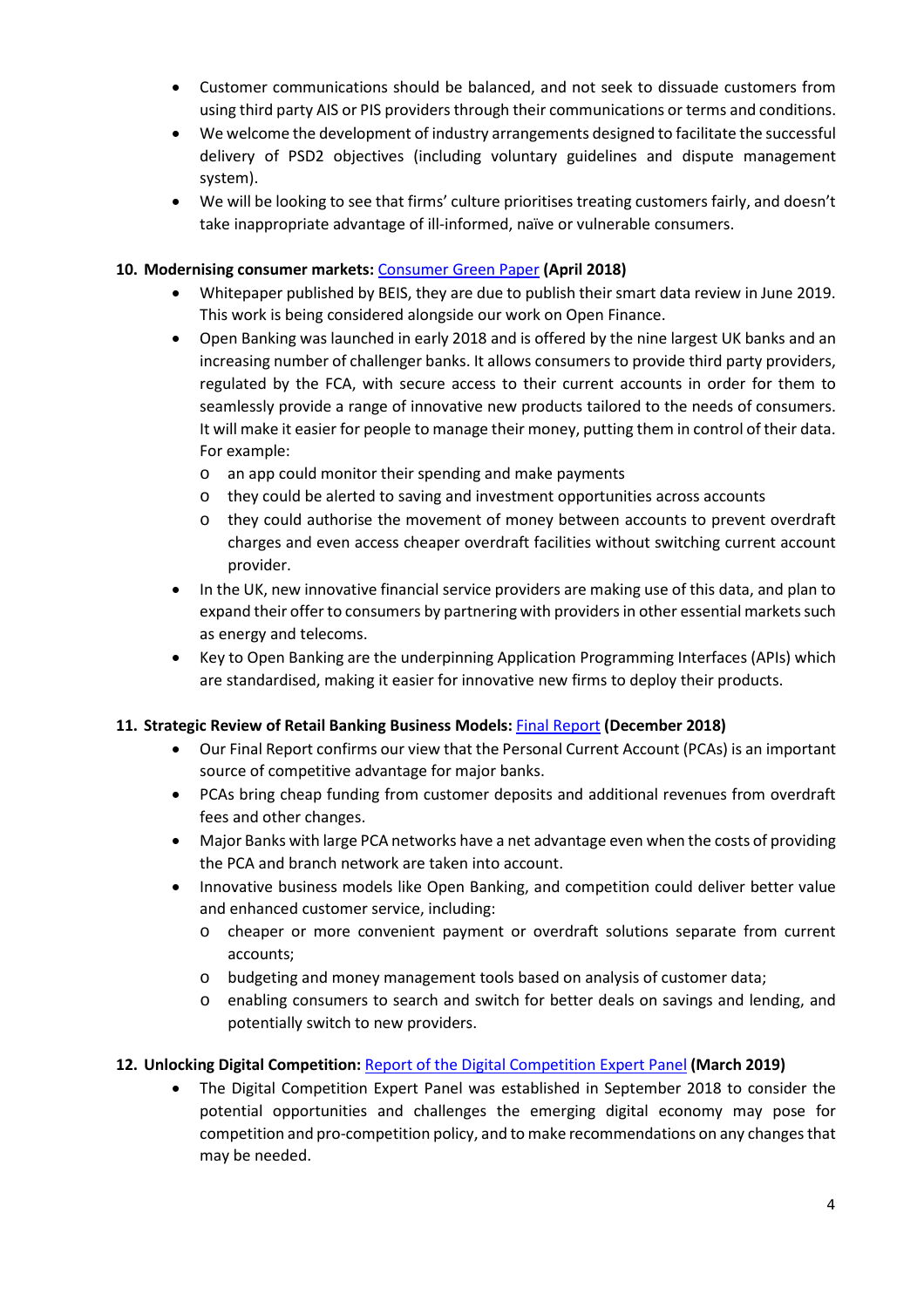- In the report, they make several references to the UK and FCA as good places for FinTech firms to go for their business development.
	- o *"Clearer principles, rules and standards can support and enhance competitiveness and success in the global economic arena. UK is a leader in global banking in part thanks to its regulatory environment."*
	- o *"The UK is a great place to start a FinTech company in part because of Open Banking, and the approach of the Financial Conduct Authority and the Payment Systems Regulator. Applying similar regulatory principles can improve the economic environment in the UK for digital start-ups and scale-ups while creating more predictability for large incumbent firms."*

#### **13.** Weighing the value of data – [trade-offs, transparency and competition in the digital marketplace](https://www.fca.org.uk/news/speeches/weighing-value-data-digital-marketplace) **(May 2019)**

- This is a speech given by Robin Finer at a conference in London.
- Data can have economic value for the consumer it is a personalised input that reduces search costs and helps individuals to obtain products and services that better match their needs.
- While consumers have difficulty understanding the value of their own information, the value of data to firms is augmented by their ability to combine data sources on individuals and then aggregate across consumers. The better they are at this, the more they'll attract new business and more information.
- By increasing our understanding of these markets and the role and value of data, we can help empower consumers to choose what to share, where, and for what, as well as informing debates about how to deal with technology firms' market power.

#### **14.** [Payment Services and Electronic Money](https://www.fca.org.uk/publication/finalised-guidance/fca-approach-payment-services-electronic-money-2017.pdf) **– Our Approach (June 2019)**

- Our published guidance which can be used by firms to ensure compliance with PSD2. We make several allusions to Open Banking and the potential it has to change the payment industry in the UK.
- We also explicitly state our preference for firms to make use of an API in order to provide a dedicated interface.

#### **International Engagement**

#### **15. Global Financial Innovation Network (GFIN) –** [Consultation Document](https://www.fca.org.uk/publication/consultation/gfin-consultation-document.pdf) **(August 2018)**

- The Global Financial Innovation Network founding members<sup>[1](#page-4-0)</sup> published a consultation paper inviting responses on the proposal of a 'Global Sandbox' in the form of the Global Financial Innovation Network.
- The paper set out the proposed mission statement and functions of GFIN, as well as details about how the Network would operate.
- 99 responses from 26 jurisdictions were received. The response from industry and other international regulators was overwhelmingly positive in favour of establishing the GFIN to

<span id="page-4-0"></span> $1$  Founding members: Abu Dhabi Global Market (ADGM), Autorité des marchés financiers (AMF - Quebec), Australian Securities & Investments Commission (ASIC), Central Bank of Bahrain (CBB), Bureau of Consumer Financial Protection (BCFP, USA), Dubai Financial Services Authority (DFSA), Financial Conduct Authority (FCA, UK), Guernsey Financial Services Commission (GFSC), Hong Kong Monetary Authority (HKMA), Monetary Authority of Singapore (MAS), Ontario Securities Commission (OSC, Canada) and Consultative Group to Assist the Poor (CGAP).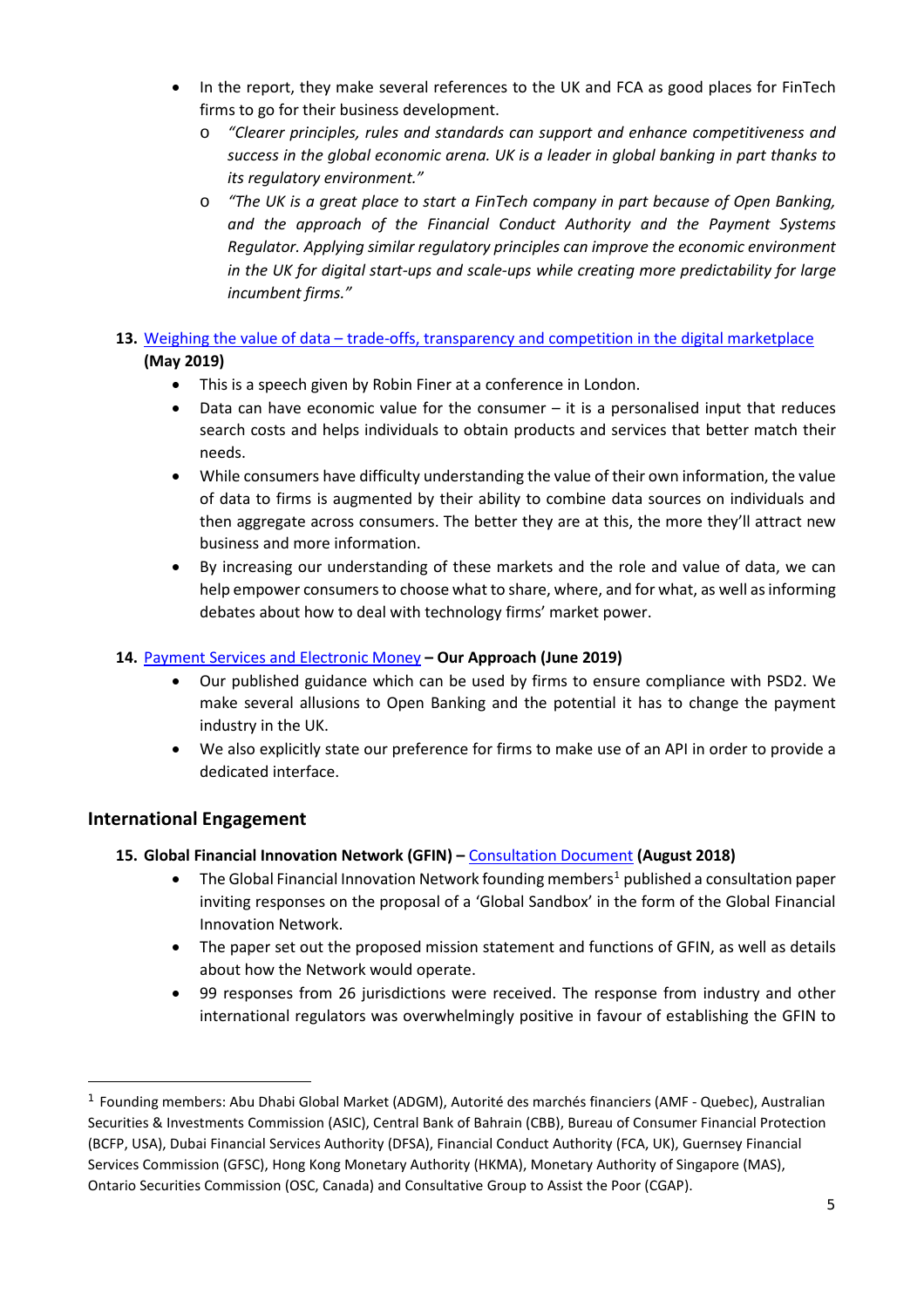facilitate a new practical method of regulatory collaboration on innovation and creating an environment for cross-border testing.

#### **16. GFIN** [Terms of Reference](https://www.fca.org.uk/publication/mou/gfin-terms-of-reference.pdf) **for governance and membership (February 2019)**

- The GFIN terms of reference set out the 3 primary functions:
	- o To act as a network of regulators to collaborate and share experience of innovation in respective markets, including emerging technologies and business models, and to provide accessible regulatory contact information for firms.
	- o To provide a forum for joint RegTech work and collaborative knowledge sharing/lessons learned.
	- o To provide firms with an environment in which to trial cross-border solutions.
- Following the consultation feedback GFIN opened a 1 month application period for a pilot phase of cross-border testing. Interested firms were invited to submit applications to relevant participating regulators by 28 February 2019.

#### **17. GFIN cross-border pilot testing –** [next steps](https://www.fca.org.uk/firms/gfin-cross-border-testing-pilot-next-steps) **(April 2019)**

- 44 unique applications were submitted across the 17 participating regulators. Every regulator participating in the pilot was the subject of at least one application. Each regulator has considered whether a proposed test meets its individual screening criteria, areas of interest, and they have considered their ability to support the activity.
- After this initial screening, GFIN members will continue working with 8 firms. The next phase is for the firms to develop testing plans with the relevant regulators for their cross-border trial, some of which will involve live transactions. Firms that develop a testing plan satisfactory to each jurisdiction's criteria will take part in the pilot testing phase.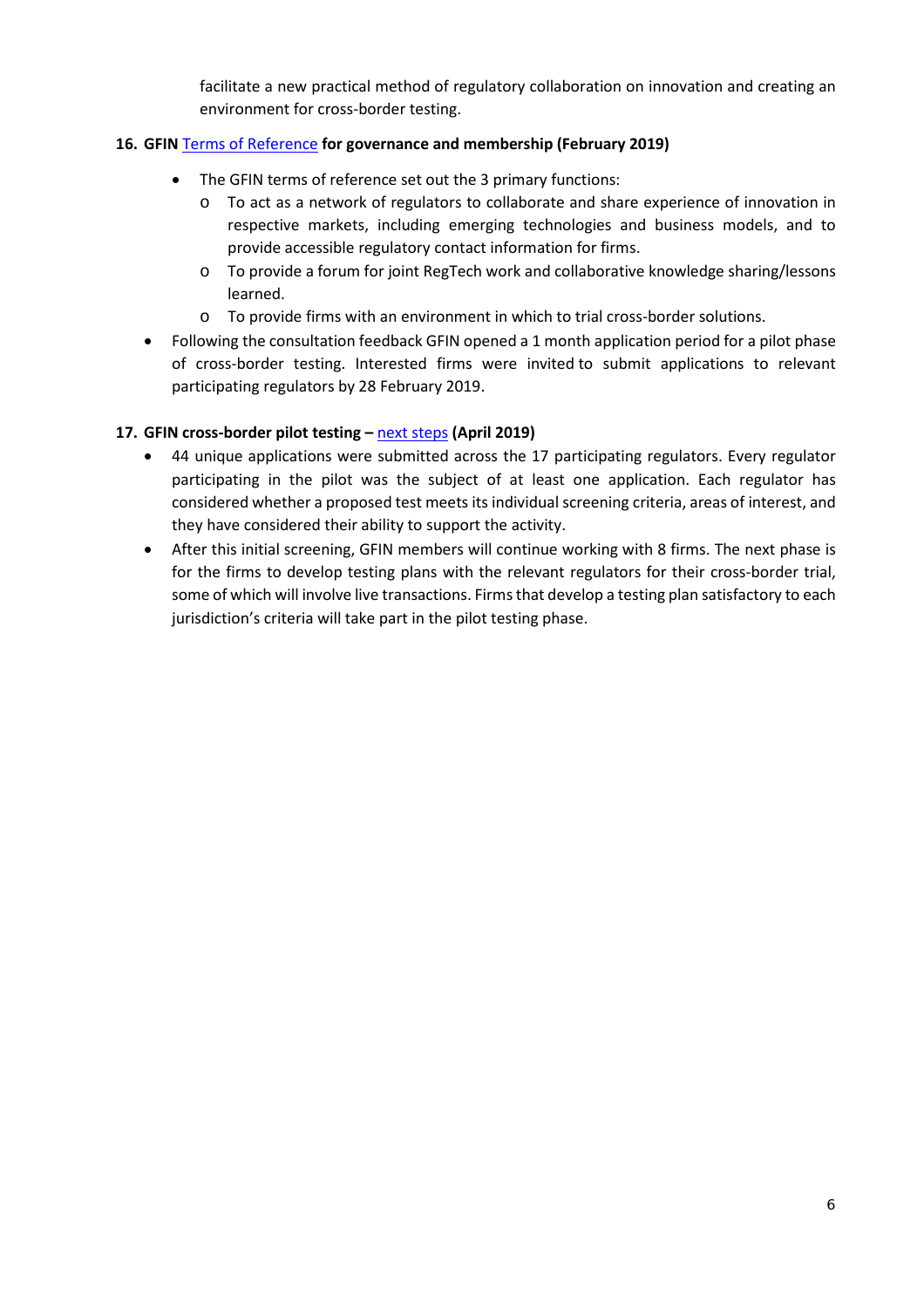

# House Committee on Financial Services Taskforce on FinTech

**June 2019**

### Christopher Woolard

Executive Director Strategy and Competition

Board Member, Financial Conduct Authority

Chair, IOSCO FinTech Network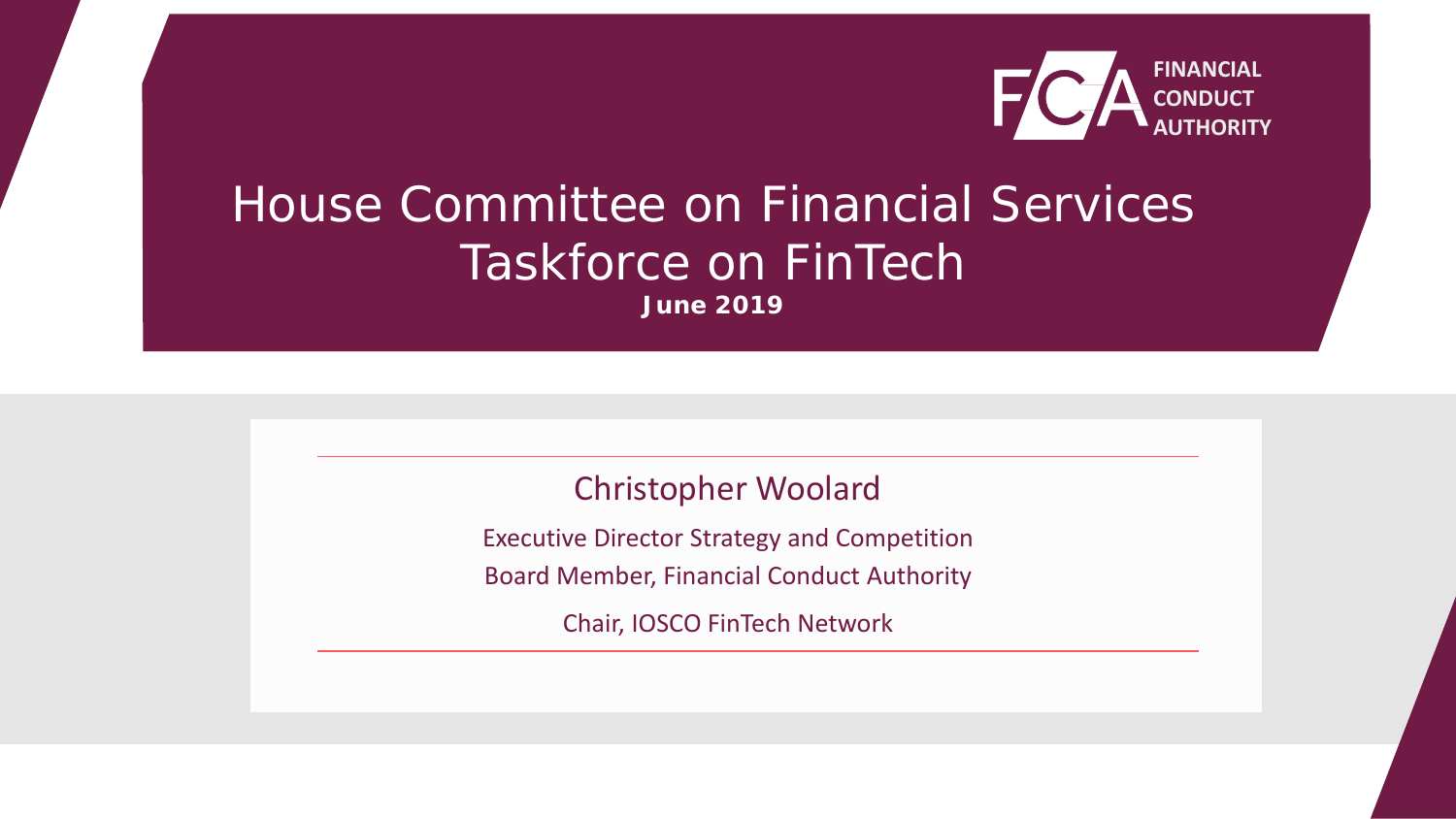## **FCA Statutory Objectives**

- Strategic objective of ensuring that the relevant markets function well;
- To secure an appropriate degree of protection for consumers;
- To protect and enhance the integrity of the UK financial system;
- **Promote effective competition in the interests of consumers.**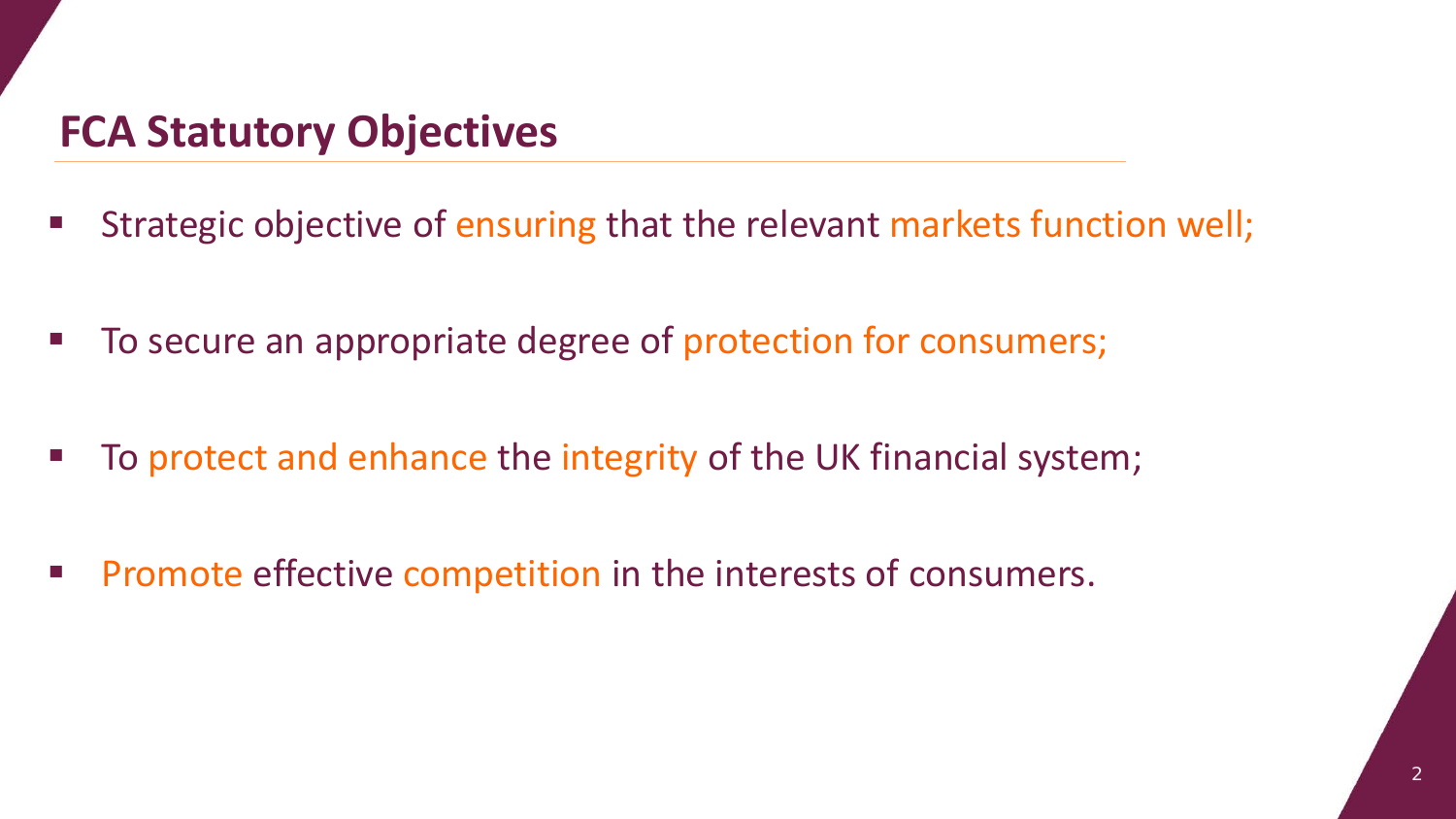### **UK Regulatory Landscape**

- The FCA is an independent public body.
- Work and purpose defined by the Financial Services and Markets Act.
- **The FCA:** 
	- regulate standards of conduct in retail and certain wholesale markets;
	- **Supervise trading infrastructures that** support those markets;
	- **Fuller 1.5 Follow Product** Firms not regulated by the Prudential Regulation Authority; and
	- operate the UK Listing regime.

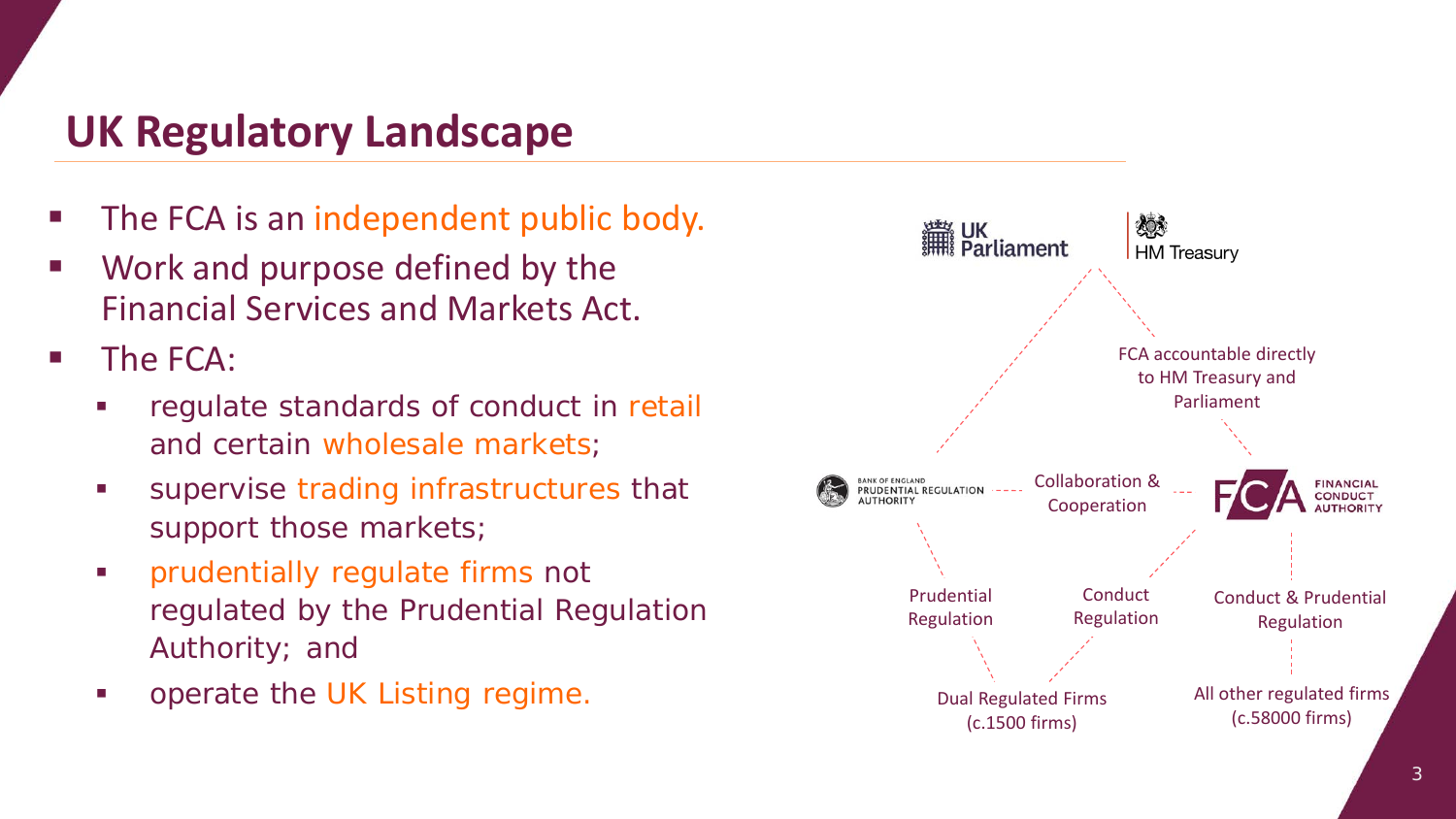### **Project Innovate**

- **Fig. 2** From 2 employees in 2014 to a fully fledged Innovation division in 2019. Aims
- Provide greater regulatory certainty for innovative business cases.
- **IMPROVE OUTCOMES for consumers: we want to see innovation at scale.**
- **Encourage positive innovation to come to market.**

Actions

- Provide formal and informal support in all Financial Services markets.
- Provide testing environment in the FCA Innovate Sandbox.
- Produce policy in innovative areas such as DLT and Cryptoassets.
- Encourage the development of RegTech and test potential solutions.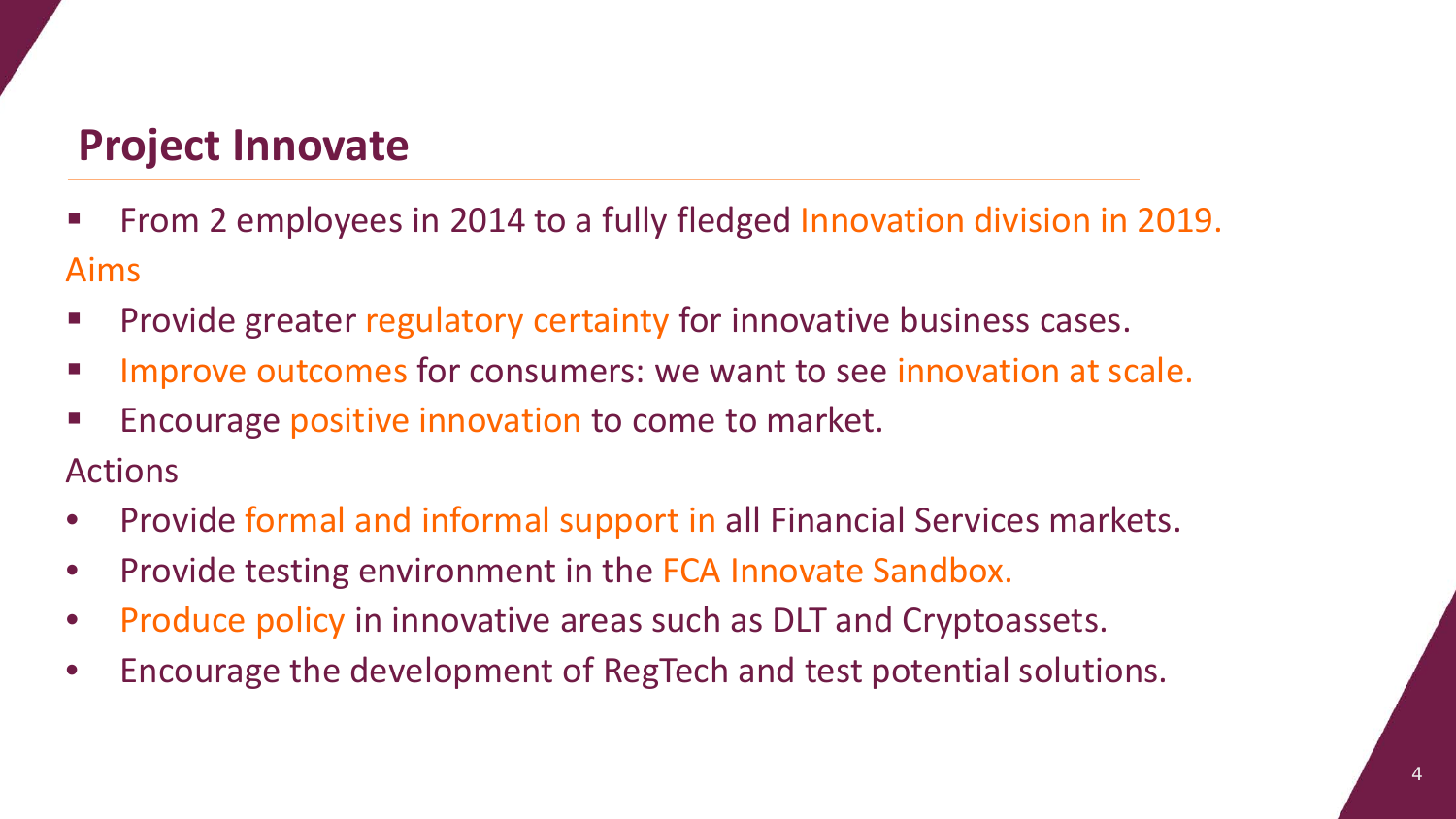### **Project Innovate evaluation**

- Early steers help firms develop and iterate their innovations.
	- Over 1,500 applications and nearly 700 firms supported.
	- **Diam-** Over 150 informal steers issued to clarify how we regulatory requirements.
- Guide firms through regulatory processes to get to market faster.
	- Over 100 new firms authorised through Project Innovate.
	- 40% reduction in time to be authorised for certain groups of firms.
- **Firms supported by Innovate are establishing themselves in the market.** 
	- Around 80% of firms that completed Sandbox testing are still operating.
	- Start-ups in Sandbox cohort 1 received £135m of equity funding.
	- 13 of 50 firms to receive Direct Support have received over £165m of equity funding.
	- Open to all firms major firms have tested as well as new FinTechs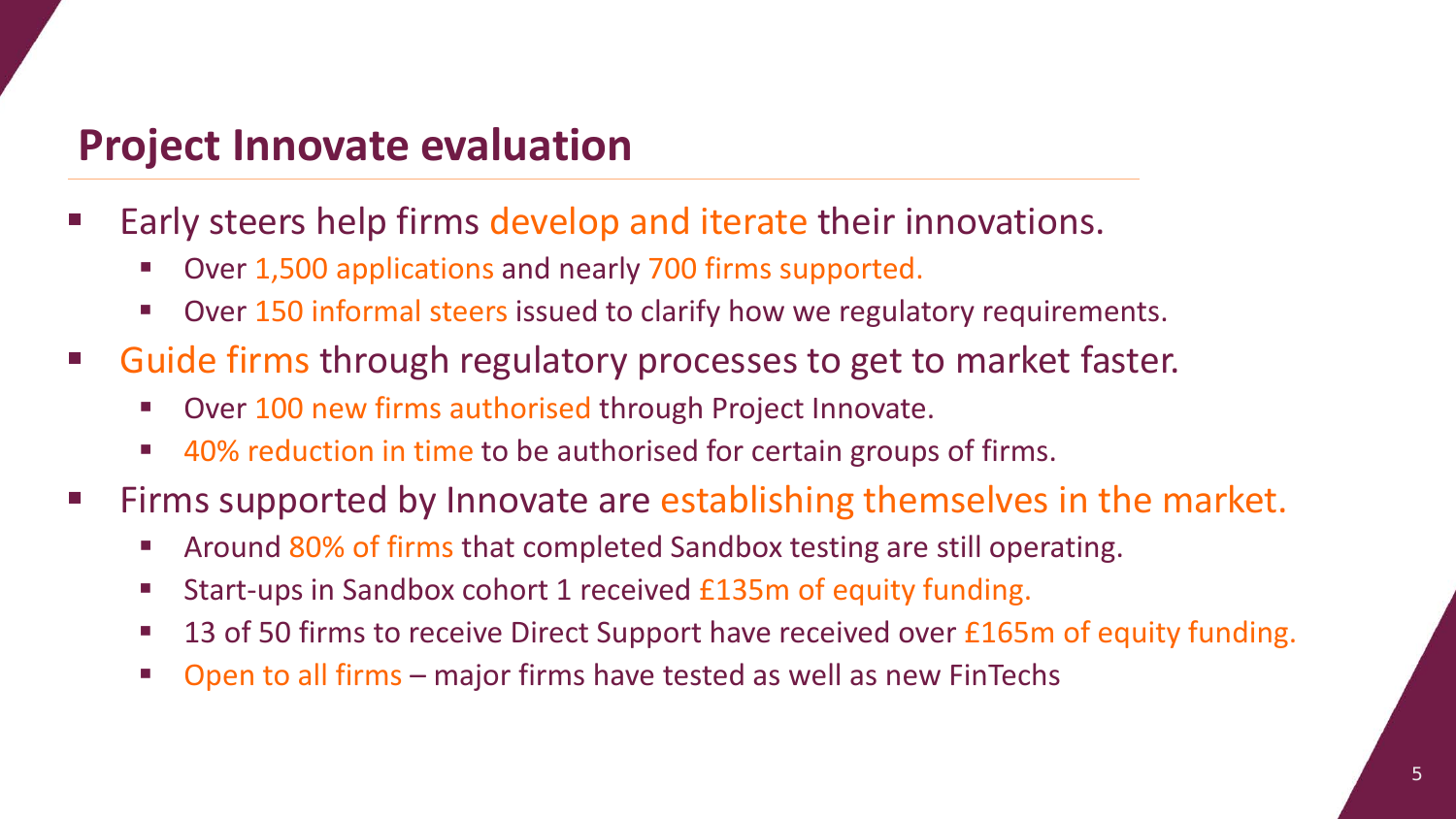## **Open Banking – the story so far**

- The Payment Services Directive (PSD2) was adopted by EU in 2015.
- **IMPLEET 19 Implemented in UK law via the Payment Services Regulations in 2017.**
- **The Competition and Markets Authority (CMA) mandated 9 UK Banks to** establish the Open Banking Standard in 2016.
- The Standard is delivered by 'Application Programming Interfaces' (APIs)
	- Secure method of providing access to data.
	- **Standardised system aides implementation and innovation.**

**Outcomes** 

- **EXP** Create more competition in retail banking sector for consumers.
- **Reduce barriers to entry, increase financial inclusion and engagement.**
- Improved visibility of accounts for consumers and clearer alternatives.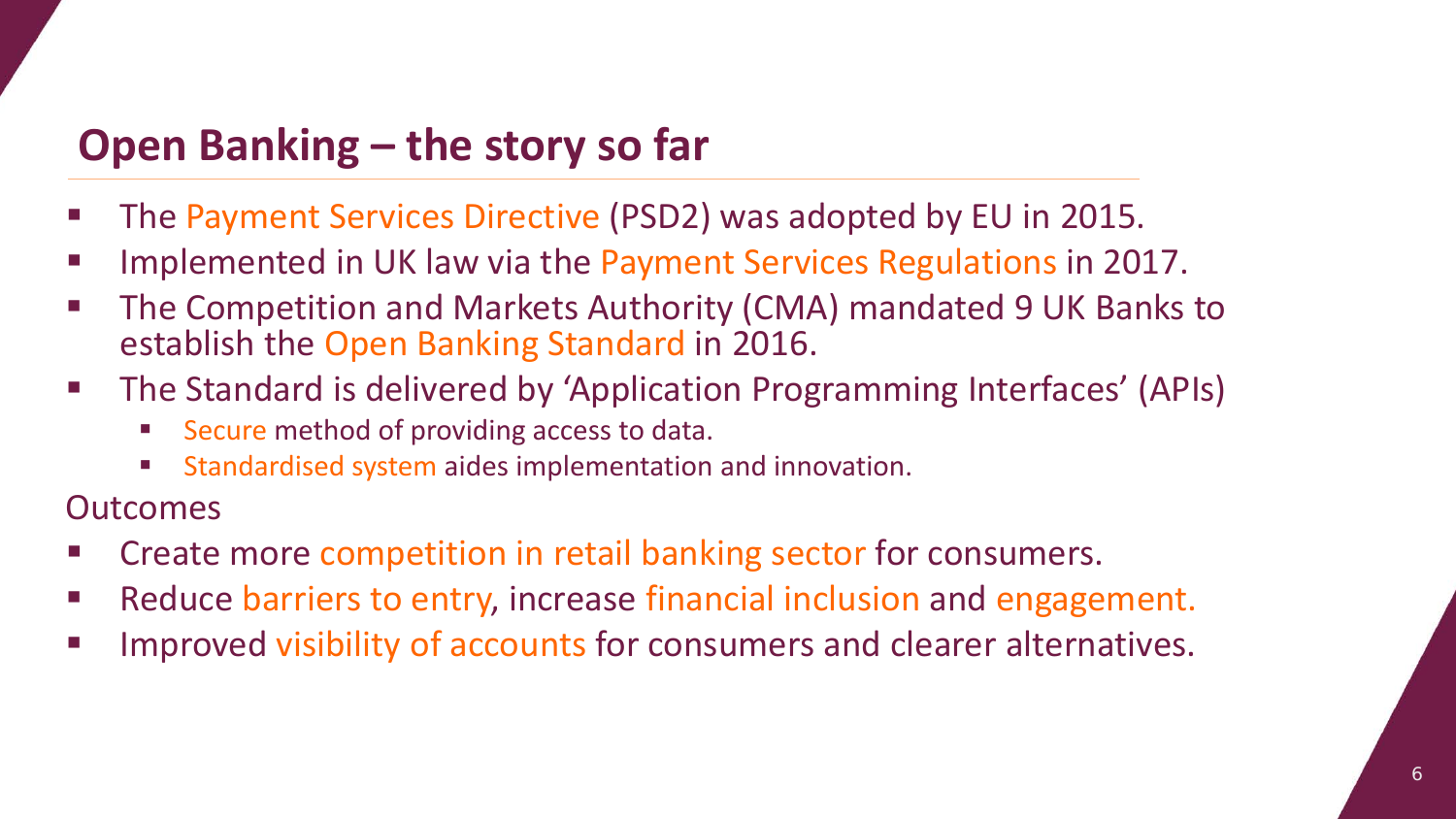# **Open Banking Copen Finance Copen Everything?**

- **Success of open banking requires it to expand further.**
- Looking to expand Open Banking type access to savings, pensions and mortgages markets.
- **Encouraging innovation across financial services through the use of data.**
- Moving toward a cross-sector approach with Smart Data consultation by the Department for Business, Energy and Industrial Strategy (BEIS).
- The Smart Data Review is looking at how data access could be carried out across regulated sectors (telecoms, energy and financial services).
- **IMPROVED CONSUMER OUTCOMES IN All Sectors.**